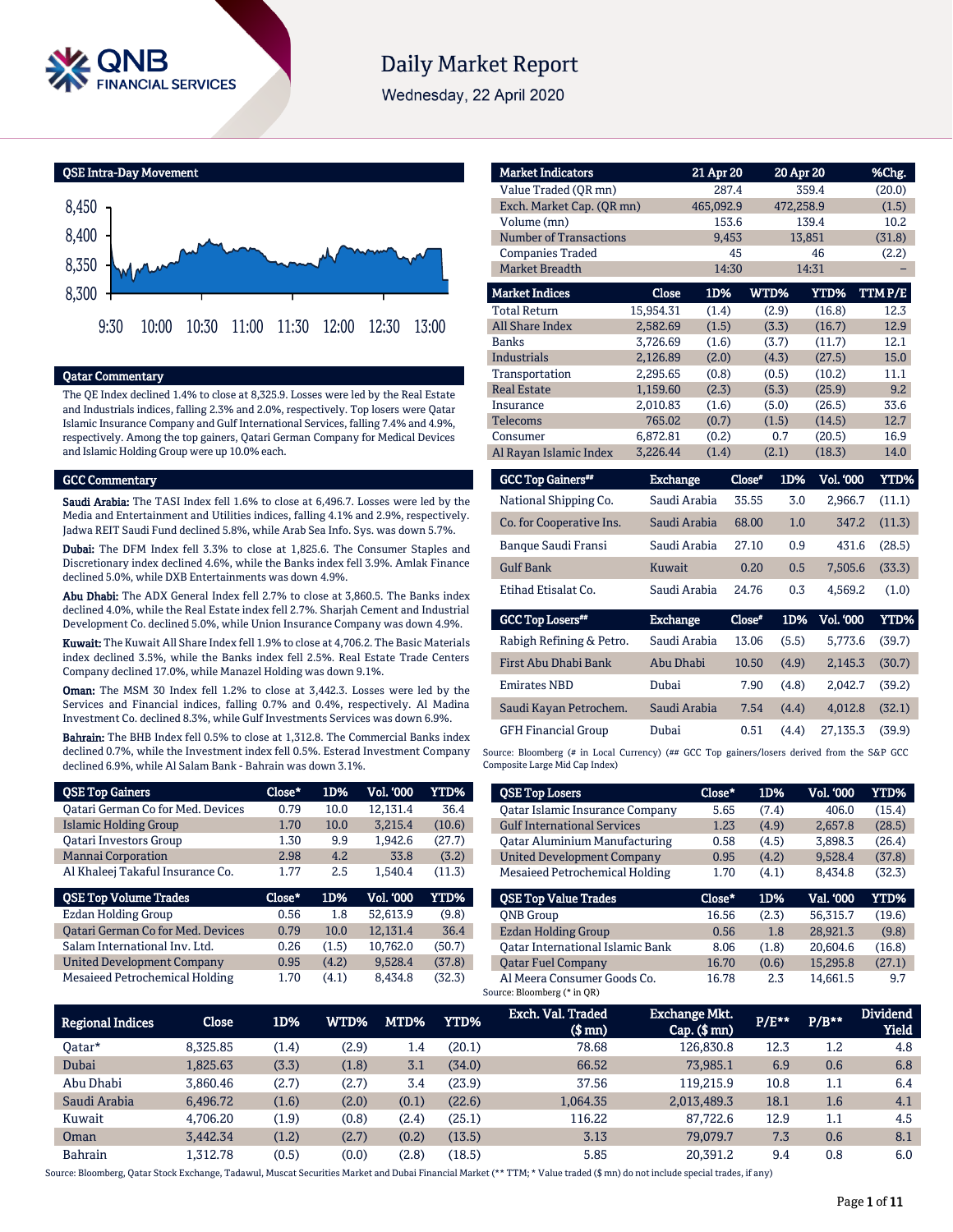## Qatar Market Commentary

- The QE Index declined 1.4% to close at 8,325.9. The Real Estate and Industrials indices led the losses. The index fell on the back of selling pressure from non-Qatari shareholders despite buying support from Qatari and GCC shareholders.
- Qatar Islamic Insurance Company and Gulf International Services were the top losers, falling 7.4% and 4.9%, respectively. Among the top gainers, Qatari German Company for Medical Devices and Islamic Holding Group were up 10.0% each.
- Volume of shares traded on Tuesday rose by 10.2% to 153.6mn from 139.4mn on Monday. Further, as compared to the 30-day moving average of 131.7mn, volume for the day was 16.6% higher. Ezdan Holding Group and Qatari German Company for Medical Devices were the most active stocks, contributing 34.2% and 7.9% to the total volume, respectively.

| <b>Overall Activity</b>    | Buy %* | Sell %* | Net (QR)        |
|----------------------------|--------|---------|-----------------|
| Oatari Individuals         | 37.73% | 36.59%  | 3,268,488.87    |
| <b>Oatari Institutions</b> | 21.73% | 18.06%  | 10.543.198.89   |
| Oatari                     | 59.46% | 54.65%  | 13,811,687.76   |
| <b>GCC</b> Individuals     | 1.20%  | 0.78%   | 1,232,358.65    |
| <b>GCC</b> Institutions    | 3.74%  | 1.12%   | 7,541,573.69    |
| <b>GCC</b>                 | 4.94%  | 1.90%   | 8.773.932.34    |
| Non-Qatari Individuals     | 17.86% | 12.39%  | 15,739,381.08   |
| Non-Oatari Institutions    | 17.73% | 31.07%  | (38,325,001.18) |
| Non-Qatari                 | 35.59% | 43.46%  | (22,585,620.10) |

Source: Qatar Stock Exchange (\*as a % of traded value)

# Earnings Releases, Global Economic Data and Earnings Calendar

#### Earnings Releases

| Company                    | Market       | Currency   | 'Revenue (mn) ,<br>102020 | % Change<br>YoY | <b>Operating Profit</b><br>$(mn)$ 102020 | % Change<br>YoY          | <b>Net Profit</b><br>(mn) 102020 | % Change<br>YoY |
|----------------------------|--------------|------------|---------------------------|-----------------|------------------------------------------|--------------------------|----------------------------------|-----------------|
| Saudi Ceramic Co.          | Saudi Arabia | <b>SR</b>  | 393.3                     | 27.0%           | 20.8                                     | N/A                      | 10.6                             | N/A             |
| Saudi Telecom Co.          | Saudi Arabia | <b>SR</b>  | 13.935.0                  | 4.1%            | 3.004.0                                  | $-8.3%$                  | 2,913.0                          | 5.9%            |
| Emirates Telecom Group Co. | Abu Dhabi    | AED        | 13.113.4                  | 1.0%            | 3.307.1                                  | 5.6%                     | 2.178.6                          | $-1.5%$         |
| Shell Oman Marketing Co.   | Oman         | <b>OMR</b> | 118.0                     | $-2.2%$         |                                          |                          | 0.1                              | $-93.1%$        |
| Oman Flour Mills Co.       | Oman         | <b>OMR</b> | 26.7                      | 6.2%            |                                          | -                        | 4.1                              | 76.3%           |
| National Finance Co.       | Oman         | <b>OMR</b> | 11.1                      | 2.7%            |                                          | $\overline{\phantom{0}}$ | 2.0                              | $-2.6%$         |

Source: Company data, DFM, ADX, MSM, TASI, BHB.

### Global Economic Data

| <b>Date</b> | Market    | <b>Source</b>                   | <b>Indicator</b>                 | Period | Actual   | <b>Consensus</b> | <b>Previous</b> |
|-------------|-----------|---------------------------------|----------------------------------|--------|----------|------------------|-----------------|
| 04/21       | US        | Czech Statistical Office        | PPI Industrial MoM               | Mar    | $-0.5%$  | $-1.0%$          | $-0.7%$         |
| 04/21       | <b>US</b> | Czech Statistical Office        | <b>PPI Industrial YoY</b>        | Mar    | 0.4%     | $-0.1%$          | 1.4%            |
| 04/21       | UK        | <b>Polish Statistics Office</b> | PPI MoM                          | Mar    | $-0.5%$  | $-0.4%$          | $-0.2%$         |
| 04/21       | UK        | <b>Polish Statistics Office</b> | PPI YoY                          | Mar    | $-0.5%$  | $-0.5%$          | 0.2%            |
| 04/21       | Japan     | Japan Machine Tool Builders' A  | Machine Tool Orders YoY          | Mar F  | $-40.7%$ | -                | $-40.8%$        |
| 04/21       | China     | National Bank of Belgium        | <b>Consumer Confidence Index</b> | Apr    | $-26$    | $-$              | $-9$            |

Source: Bloomberg (s.a. = seasonally adjusted; n.s.a. = non-seasonally adjusted; w.d.a. = working day adjusted)

### Earnings Calendar

| <b>Tickers</b> | <b>Company Name</b>                                 | Date of reporting 1Q2020 results | No. of days remaining | <b>Status</b> |
|----------------|-----------------------------------------------------|----------------------------------|-----------------------|---------------|
| <b>OGMD</b>    | <b>Qatari German Company for Medical Devices</b>    | 22-Apr-20                        |                       | Due           |
| <b>QNNS</b>    | <b>Oatar Navigation (Milaha)</b>                    | 22-Apr-20                        | $\bf{0}$              | Due           |
| <b>OIMD</b>    | <b>Qatar Industrial Manufacturing Company</b>       | 22-Apr-20                        | $\mathbf{0}$          | Due           |
| <b>MCCS</b>    | <b>Mannai Corporation</b>                           | 22-Apr-20                        | $\mathbf{0}$          | Due           |
| <b>VFQS</b>    | <b>Vodafone Oatar</b>                               | 22-Apr-20                        | $\mathbf{0}$          | Due           |
| QIIK           | <b>Oatar International Islamic Bank</b>             | 22-Apr-20                        | $\mathbf{0}$          | Due           |
| <b>MCGS</b>    | Medicare Group                                      | 22-Apr-20                        | $\mathbf{0}$          | Due           |
| <b>UDCD</b>    | <b>United Development Company</b>                   | 22-Apr-20                        | $\mathbf{0}$          | Due           |
| <b>DHBK</b>    | Doha Bank                                           | 22-Apr-20                        | $\mathbf{0}$          | Due           |
| <b>KCBK</b>    | Al Khalij Commercial Bank                           | 23-Apr-20                        |                       | Due           |
| <b>DBIS</b>    | Dlala Brokerage & Investment Holding Company        | 23-Apr-20                        |                       | Due           |
| <b>NLCS</b>    | Alijarah Holding                                    | 23-Apr-20                        |                       | Due           |
| <b>MARK</b>    | Masraf Al Rayan                                     | 23-Apr-20                        |                       | Due           |
| <b>QCFS</b>    | <b>Qatar Cinema &amp; Film Distribution Company</b> | 26-Apr-20                        | $\overline{4}$        | Due           |
| <b>MPHC</b>    | Mesaieed Petrochemical Holding Company              | 27-Apr-20                        | 5                     | Due           |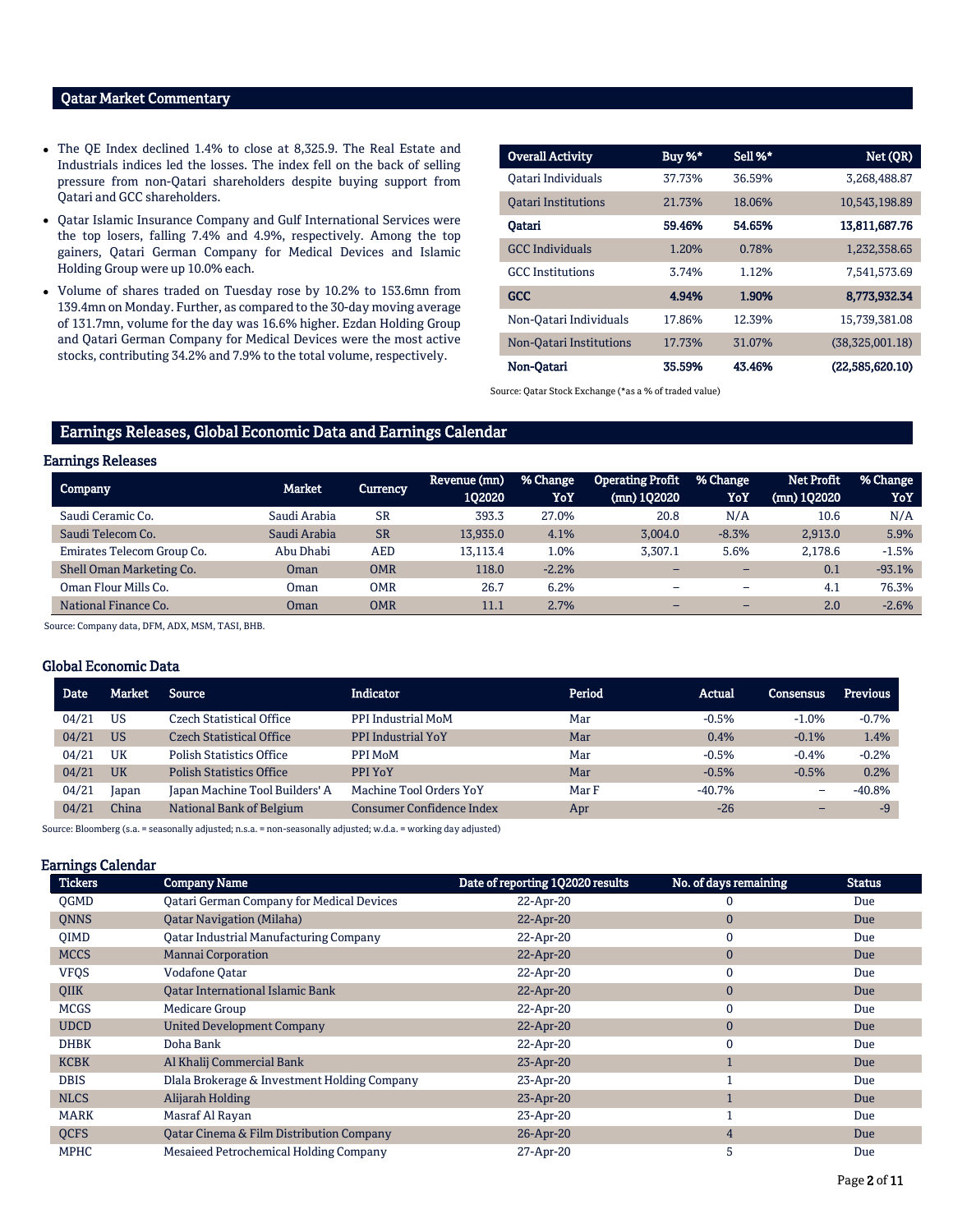| <b>BLDN</b>    | <b>Baladna</b>                              | 27-Apr-20                        | 5                     | Due           |
|----------------|---------------------------------------------|----------------------------------|-----------------------|---------------|
| <b>OATI</b>    | <b>Oatar Insurance Company</b>              | 28-Apr-20                        | 6                     | Due           |
| <b>Tickers</b> | <b>Company Name</b>                         | Date of reporting 1Q2020 results | No. of days remaining | <b>Status</b> |
| <b>OAMC</b>    | <b>Oatar Aluminum Manufacturing Company</b> | 28-Apr-20                        | 6                     | Due           |
| <b>AHCS</b>    | <b>Aamal Company</b>                        | 28-Apr-20                        | 6                     | Due           |
| <b>IGRD</b>    | <b>Investment Holding Group</b>             | 28-Apr-20                        | 6                     | Due           |
| <b>GWCS</b>    | <b>Gulf Warehousing Company</b>             | 28-Apr-20                        | 6                     | Due           |
| <b>GISS</b>    | <b>Gulf International Services</b>          | 29-Apr-20                        |                       | Due           |
| <b>MERS</b>    | Al Meera Consumer Goods Company             | 29-Apr-20                        | $\overline{ }$        | Due           |
| <b>DOHI</b>    | Doha Insurance Group                        | 29-Apr-20                        |                       | Due           |
| <b>ORDS</b>    | Ooredoo                                     | 29-Apr-20                        |                       | Due           |
| <b>AKHI</b>    | Al Khaleej Takaful Insurance Company        | 30-Apr-20                        | 8                     | Due           |
| Source: OSE    |                                             |                                  |                       |               |

News

# Qatar

 CBQK's net profit declines 8.5% YoY and 22.2% QoQ in 1Q2020, below our estimate – The Commercial Bank's (CBQK) net profit declined 8.5% YoY (-22.2% QoQ) to QR402.1mn in 1Q2020, below our estimate of QR469.3mn (variation of -14.3%). Net interest income increased 39.3% YoY in 1Q2020 to QR808.7mn. However, on QoQ basis Net interest income declined 21.1%. Net interest margin increased to 2.5% for the quarter ended 31 March 2020 compared to 2.0% achieved in the same period in 2019. Although asset yields have reduced, the increase in margins is mainly due to proactive management of the cost of funding both in Qatar as well as Turkey. The company's net operating income came in at QR907.0mn in 1Q2020, which represents an increase of 0.8% YoY. However, on QoQ basis net operating income fell 39.3%. Operating profit for the Group increased by 17.5% to QR730mn for the quarter ended 31 March 2020, compared to QR622mn achieved in the same period in 2019. Non-interest income for the Group decreased by 69.2% to QR98mn for the quarter ended 31 March 2020 compared with QR319mn achieved in the same period in 2019. The overall decrease in non-interest income was mainly due to an adverse unrealized mark to market movement in investment and trading income as a result of the unprecedented volatility in the global markets. Total operating expenses reduced by 37% to QR177mn for the quarter ended 31 March 2020 compared with QR278mn in the same period in 2019. The Group's net provisions for loans and advances decreased by 9.2% to QR188mn for the quarter ended 31 March 2020, from QR207mn in the same period in 2019. The nonperforming loan (NPL) ratio reduced to 5.0% in 1Q2020 compared to 5.6% in 1Q2019. The loan coverage ratio has increased to 84.6% in 1Q2020 compared to 80.3% in 1Q2019. EPS amounted to QR0.10 in 1Q2020 as compared to QR0.11 in 1Q2019. The bank's total assets stood at QR146.4bn at the end of March 31, 2020, up 1.8% YoY. However, on QoQ basis the bank's total assets decreased 0.8%. Loans and advances to customers were QR88.8bn, registering a rise of 3.2% YoY (+0.9% QoQ) at the end of March 31, 2020. Customer deposits declined 5.7% YoY to reach QR77.4bn at the end of March 31, 2020. However, on QoQ basis Customer deposits rose 1.4%. CBQK's Group CEO, Joseph Abraham said, "Alternatif Bank reported a good set of results despite challenging market conditions and the depreciation of the Turkish lira by circa 15%. The bank reported an increase in net profit to QR25mn, up 12% compared to the same period in the

previous year, as net loan provisioning decreased 26%. Alternatif Bank's customer deposits increased by 3% while loans and advances increased by 1%, compared to the same period previous year." He added, "For our retail customers, the ongoing execution of our 5-year strategic plan in terms of digitization has placed CBQK in a strong position to navigate the challenges posed by the COVID-19 pandemic by enabling our customers to self-service and transact remotely away from branches. We have waived fees on remittances and launched CB Smart payroll; a digital payroll and remittance service for both company and household workers. To support our corporate customers and the economy, we have postponed loan installments and interest payments for our SME clients and other corporates from affected sectors for six months, while a number of SME clients in particularly affected sectors such as tourism, entertainment and education are receiving concessionary interest rates for six months. We are also fully supporting the QDB initiative to provide loans at concessionary rates to cover companies for wages and rentals during this current period." (QNB FS Research, Bank Press Release, QSE)

 IQCD's net profit declines 69.8% YoY and 62.1% QoQ in 1Q2020, below our estimate – Industries Qatar's (IQCD) net profit declined 69.8% YoY (-62.1% QoQ) to QR203.8mn in 1Q2020, below our estimate of QR449.6mn (variation of -54.7%). The company's Revenue came in at QR1,302.1mn in 1Q2020, which represents an increase of 3.2% YoY. However, on QoQ basis Revenue fell 5.5%. EPS amounted to QR0.03 in 1Q2020 as compared to QR0.11 in 1Q2019. IQCD Group's reported total revenues of QR3.0bn (assuming proportionate consolidation), down by 13%, as compared to QR3.5bn for the same period last year. Financial performance during the first quarter of 2020 was severely impacted by several external factors including the global pandemic situation, significant weaker oil prices and a general decline in demand owing to slowdown in GDP growth and industrial activity. These adverse conditions directly translated into declining commodity prices and caused product prices to fall. Average selling prices declined by 2%, which contributed to a decrease of QR262mn in the Group's net profits for the three month period ended 31 March 2020, as compared to same period last year. Group's sales volumes reached 1.9mn MT for the period ended March 31, 2020, declining by 18% compared to the same period of last year. The decline was mainly attributed to the changes in sales & operating agreement of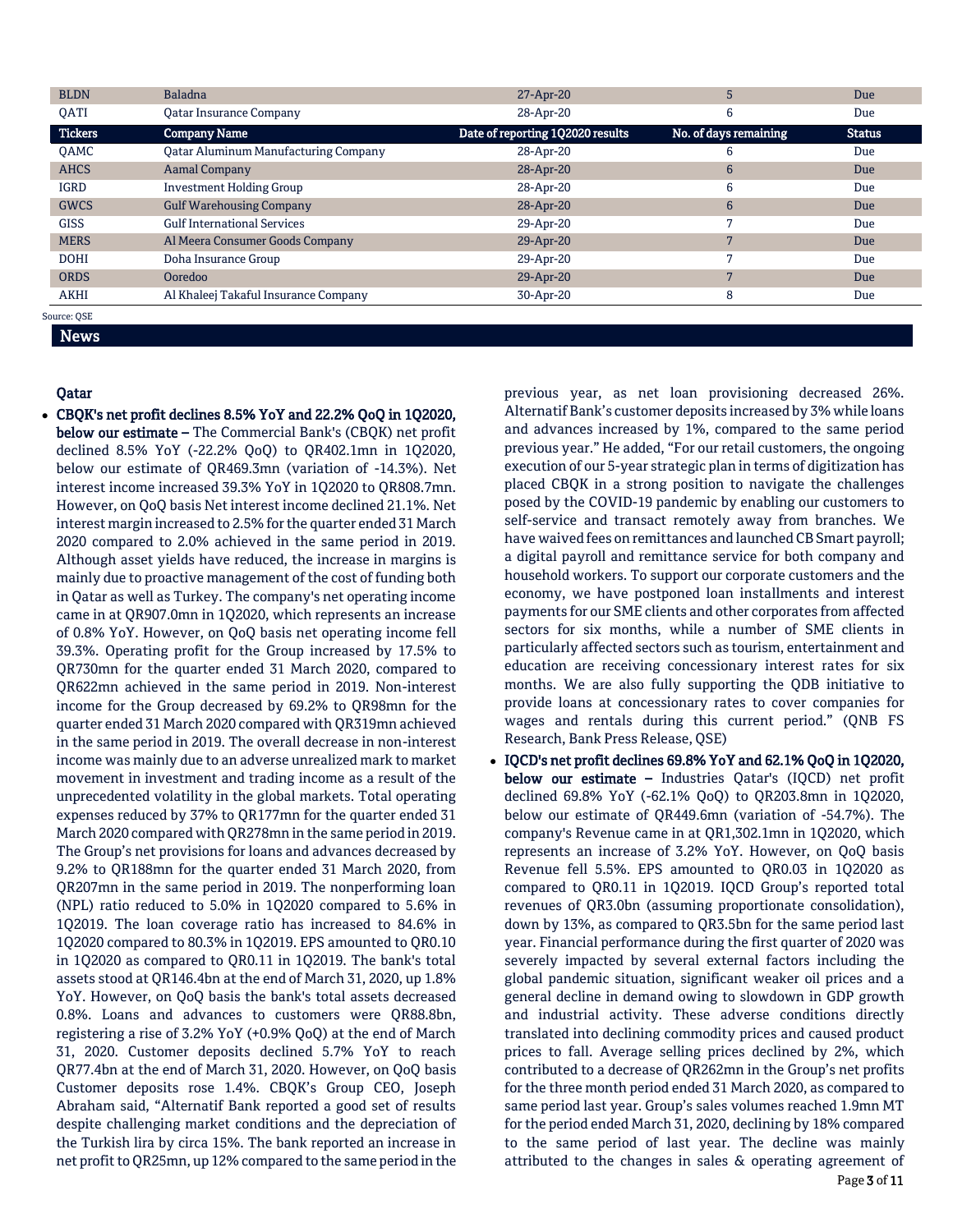Qafco trains 1-4, where sales volumes relating to Qafco trains 1- 4 has not been recognized in IQCD books. IQCD's marketing partner, Muntajat, was able to minimize the impact of the general slowdown via creating several arbitraging opportunities, including successful identification of new markets to divert the additional volumes, and working closely with logistics partners, customers and other government agencies to ensure there is no interruption to production and sales. Compared to the fourth quarter of 2019, the Group's revenue declined by 13%, while net profit declined by 62%, owing to the deteriorating macro-economic conditions carried forward from the last year and the unprecedented dual headwinds of COVID-19 and oil price imbalance. Although, the selling prices has improved by 13%, most notably due to recovery in steel prices from 4Q2019. Impact of COVID-19 and the present oil price crisis is partially felt in the prices, most notably in the fuel additives within petrochemicals segment. Sales volumes declined by 29% mainly due to the changes in sales & operating agreement of Qafco trains 1-4. Production volumes was not impacted by COVID-19, the decline of 7% compared to the fourth quarter of 2019, was attributed to lower operating days, due to maintenance shutdowns specially in steel segment and fuel additives facilities. In general, the full effect of COVID-19 outbreak has not been fully realized until March 31, 2020, as the effects of pandemic began to realize in commodity markets starting from February 2020. In addition, the product prices have not yet factored in fully, the prevailing depressed oil prices till March 31, 2020. The Group's financial position continue to remain robust, with the liquidity position at the end of the period March 31, 2020 reaching QR8.9bn in cash and bank balances, after accounting for a QR2.4bn dividend payment for 2019. Group's net cash and bank balance including proportionate share of joint ventures reached QR10.9bn as at March 31, 2020. Currently, the Group is free from any debt obligations. Group's total assets and total equity reached QR33.4bn and QR32.0bn, respectively, as at March 31, 2020. During the period, the Group generated positive operating cash flows1 of QR1.1bn (with a free cash flow of QR922mn). IQCD's ability to generate positive operating cash flows amid such distressed market conditions is a testament to Group's efficient cash flow generation capabilities, effective cost structure and robust working capital management, which could safeguard the Group against any unexpected adversities. (QNB FS Research, Company Press Release, QSE)

- WDAM's bottom line rises 2.4% YoY and 76.5% QoQ in 1Q2020, in-line with our estimate – Widam Food Company's (WDAM) net profit rose 2.4% YoY (+76.5% QoQ) to QR26.5mn in 1Q2020, in line with our estimate of QR25.9mn (variation of +2.2%). The company's Revenues came in at QR146.9mn in 1Q2020, which represents an increase of 12.8% YoY (+16.8% QoQ). EPS amounted to QR0.15 in 1Q2020 as compared to QR0.14 in 1Q2019. The Investors Relation conference call will be held on April 22, 2020 to discuss the company's financial and operational performance for the first quarter of 2020. (QNB FS Research, QSE)
- MRDS' bottom line declines 51.7% QoQ in 1Q2020 Mazaya Qatar Real Estate Development (MRDS) reported net profit of QR6.9mn in 1Q2020 as compared to net loss of QR11.5mn in 1Q2019 and net profit of QR14.2mn (-51.7% QoQ) in 4Q2019.The

company's Rental Income came in at QR6.9mn in 1Q2020, which represents an increase of 25.8% YoY (+1.4% QoQ). EPS amounted to QR0.006 in 1Q2020 as compared to loss per share QR0.0099 in 1Q2019. (QSE)

- IQCD Group embarks on optimization initiatives to sail through the tough times – Given the current difficult market and macroeconomic outlook, the IQCD Group has embarked on several well thought optimization initiatives to sail through the tough times including: – (I) Starting from the second quarter of 2020, the Group has decided to temporarily resize the capacity of domestic operations within the Steel segment to 0.8mn MT of rebar with an intent to cater local sector demand only, as compared to the international demand, amid higher competition and declining margins internationally. The Group will review the domestic and international demand persistently and will revert back to its normal capacity, if the need arise. This initiative would support the Group with improving segment's margins, provide better flexibility, with a more financially viable netbacks available in the local market as compared to the international market. (II) The Group is reviewing its operating expenditures, across all segments, to identify the operating expenses which are not critical in the current circumstances, in order to further optimize its cost of operations. Similarly, the Group is reviewing its capital expenditure programs to assess whether those expenditures can be either avoided or delayed, without affecting the quality, safety, environmental aspects and reliability of the operations. This would provide the Group, with a broader access to free cash flows, which could be diverted towards better investment avenues and can be utilized as a buffer for any unwarranted adversities. (Company Press Release)
- MCCS to distribute dividends from April 28 Mannai Corporation (MCCS) will transfer dividends to all its shareholders who have nominated bank accounts for receiving their dividends via Qatar Central Securities Depository from April 28. MCCS also requested its shareholders who have not collected their dividends for previous years to arrange to collect their unclaimed dividends from the company's Head Office upon reopening. (QSE)
- Al Rayan Qatar ETF discloses its condensed financial statements for the three month period ended March 31, 2020 – Al Rayan Qatar ETF disclosed its condensed financial statement for the three-month period ended March 31, 2020. The statements showed that the net asset value as of March 31, 2020 amounted to QR413,730,869 representing QR1.8372 per unit. Dividends for the year ended December 2019 will be distributed during 2Q2020. (QSE)
- MRDS completes sale deal of Gloria Hotel Mazaya Qatar Real Estate Development (MRDS) has announced the completion of the selling of Gloria Hotel, owned by one of its subsidiaries. The hotel is located in Doha, overlooking the Corniche, said the company, which is finalizing the procedures to complete the sale. In light of the instability in the regional and international real estate market, and the impact of the global health crisis on various companies specialized in this sector, MRDS was able to complete the selling transaction of Gloria Hotel for QR115mn. The successful deal is a major achievement for the company, as it is seen as a positive development amid the coronavirus pandemic, which has significantly affected all types of business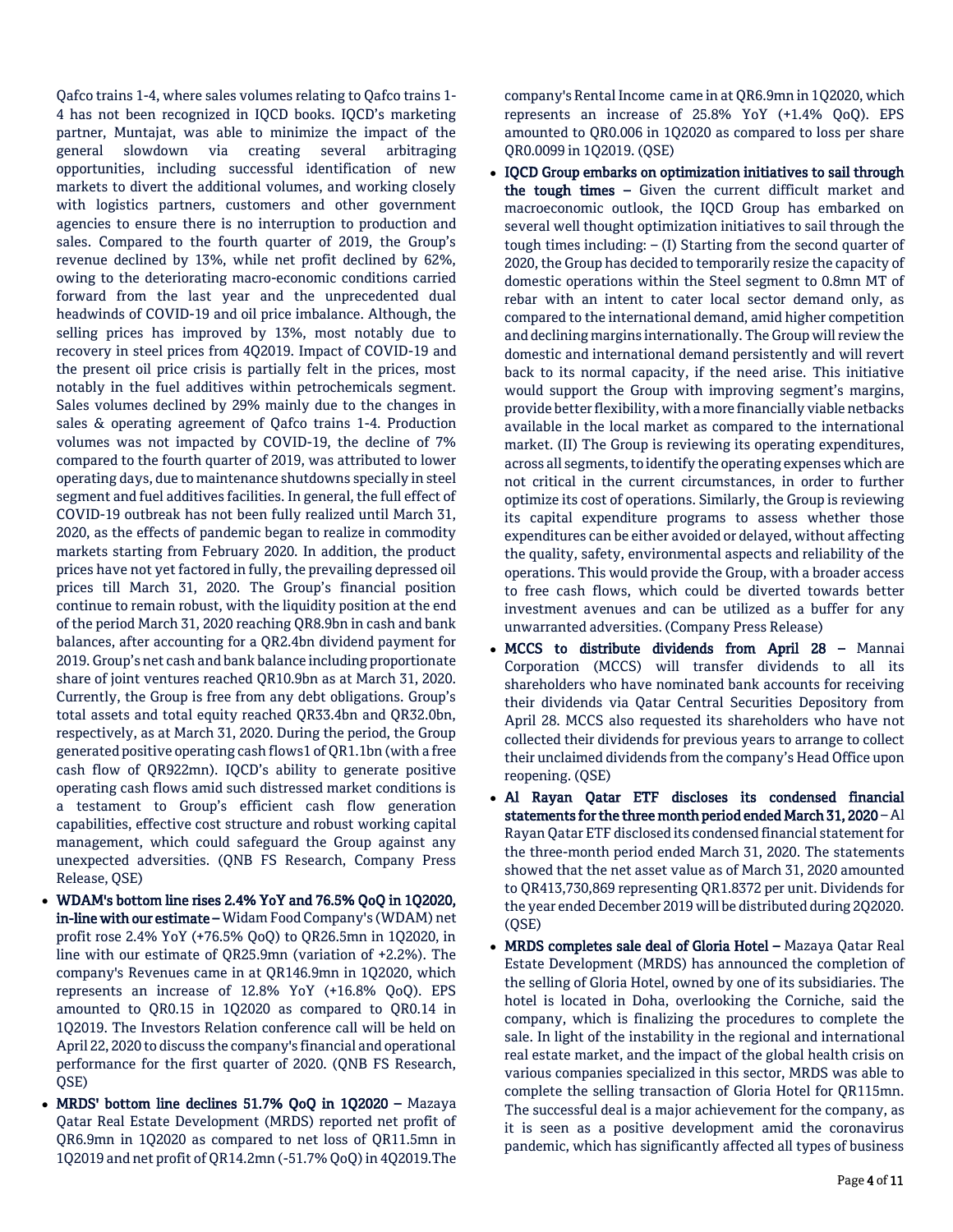operations. MRDS' Managing Director, Ibrahim Jaham Al-Kuwari said the company will focus the direction of the transaction's investment return to future projects, offering the best returns by working under safe investment conditions, resisting the market rebounds during crises and unstable economic conditions, and ensuring the flow of profitable liquidity to the company, in accordance with the guidance of the Chairman and board members for the best interest of the shareholders. (QSE, Gulf-Times.com)

- CBQK CEO: Covid-19 to change consumer behavior The novel coronavirus (Covid-19) pandemic will drive a change in consumer behavior, leading to more rapid adoption of many innovations, Commercial Bank Group CEO Joseph Abraham has said. According to Abraham, the health crisis has been causing numerous disruptions in people's day-to-day lives, hence different technological advancements have come to the fore as the society tries to cope with the impact of the pandemic. "I believe what the Covid-19 pandemic has done is make consumers try different technologies," Abraham told Gulf Times during a recently-held video conference with the media to announce two of the bank's latest technological products. "Commercial Bank has always been investing in technology because, to me, this is going to be the key to the future across many industries, particularly in the banking sector; so this is an ongoing journey for us," he continued. Abraham noted that Commercial Bank has been "a leader in the digital field." In the last three- to four-and-a-half years, he said the bank has been "investing heavily" in its digital capability to provide customers the means to do most of their transactions online. "This provided us a very good foundation in which to progress two products that are very much suited to the national need," Abraham said, referring to the CB Household Worker PayCard' and the 'CB Smart Payroll'. The 'CB Household Worker PayCard' is the country's first digital solution offered to manage household workers' salaries and remittance, while the 'CB Smart Payroll' is for company workers' payments and remittance, Abraham said. According to Abraham, "the need of the moment" is to enable isolation and preventive measures, but at the same time, allow the working population in Qatar to be able to continuously send remittances to their families. Citing some of the government's preventive measures to curb the spread of the Covid-19 infection, Abraham said exchange houses have closed their branches to avoid face-to-face transactions, hence the sending of remittances, among other services, must be done digitally. (Gulf-Times.com)
- Al-Sada: Qatar's \$20.6bn stimulus to absorb current shocks Qatar's economic policy is built on a robust system, and a stimulus scheme of \$20.6bn (QR75bn) over the coming three years is expected to "absorb the shock of what is happening worldwide," said HE Dr Mohamed bin Saleh Al-Sada, former Minister of Energy and Industry. He was speaking at an online seminar hosted by Qatar Foundation. "We expect that next year our economy will exceed 3% growth, and I think the service sector particularly will rebound ahead of the FIFA World Cup Qatar 2022," Al-Sada told the latest edition of the "Al Maerifa Virtual Lecture Series" at Texas A&M University at Qatar, a Qatar Foundation partner university. "Our unemployment is nearly zero, which is unheard of in most of the countries – and so I feel our economy will manage," Al-Sada noted. From the very

early stages of this pandemic, Qatar took the policy of "no regret", noted Al-Sada, who is also chairman of the Joint Advisory Board of TAMUQ and a member of the Board of Directors of Qatar Foundation. "And this policy meant the government was swift in taking measures by perceiving the Covid-19 pandemic to be extremely serious," he said. The Supreme Committee for Crisis Management was established, and "all resources, including human and financial, were mobilized", he said, also pointing to the fact that the latest credit ratings indicate the stability of the Qatari economy, with assessments by both Standard & Poor's and Moody's providing confidence that it is solid and able to withstand shocks. The dominant role of the hydrocarbon sector is reflected in the Qatari GDP. Qatar is the world's leading exporter of liquefied natural gas (LNG), accounting for one-third of global LNG exports. And at the current rate of production, its proven natural gas reserves would last for an estimated 130 years, according to Moody's. With the oil and gas industry being the "movers and shakers" of economies worldwide, Al-Sada said "salvaging the world's oil and gas industry is very important in order to salvage the global economy and mitigate the worldwide impact of the recession, and, in fact, trying to stop it from going further into a depression." Addressing how the current coronavirus crisis will have short- and long-term effects on gas development, he said, "Don't look at what is happening today. Today is very unusual. "We look at it long-term, and that will be the balancing of the supply and demand. I think it will occur sometime around 2024 or 2025, because the curve of the consumption and demand is increasing more than any other form of energy." Qatar recently announced the LNG expansion project, where capacity is expected to be increased by 64% by 2027. "Gas, in particular, will have an excellent future," Al-Sada said. "I looked at eight top forecasts from very renowned organizations, and they unanimously agree that the demand in gas will grow more than any other form of fuels." Qatar has launched drilling for the first phase of the North Field Expansion, which is expected to add approximately 64% to present capacity. (Gulf-Times.com)

 KPMG: Qatar's telecom, utilities sectors remain immune to COVID-19 jitters – Utilities and telecom are the least affected sectors in Qatar in the COVID-19 pandemic impact. Consumer and health sectors were barely affected, according to KPMG. KPMG, in its report "COVID-19: Valuations in the current environment" named energy, financials and industrials sectors as the most impacted sectors. While low oil prices coupled with a prospect of low energy demand impacted the energy sector, the deferring of payments by businesses and individuals may potentially lead up to NPAs impacting the financial sector. The Industrials sector must deal with global supply chain disruptions along with volatile demand, KPMG analysts said. On consumer sector, the KPMG experts noted the sector is facing a mixed response as e-commerce picking up but the traditional way of retail shopping getting impacted. Logistics and supply chain issues to be sorted out in the short run. Global attempts to limit the spread of the COVID-19 novel coronavirus come with unprecedented social and community dislocation. An extended period of economic downturn and profound disruption to established business and financial systems is likely. More immediately, for investors, is the challenge of finalizing or revisiting carrying values for their investments as at 31 March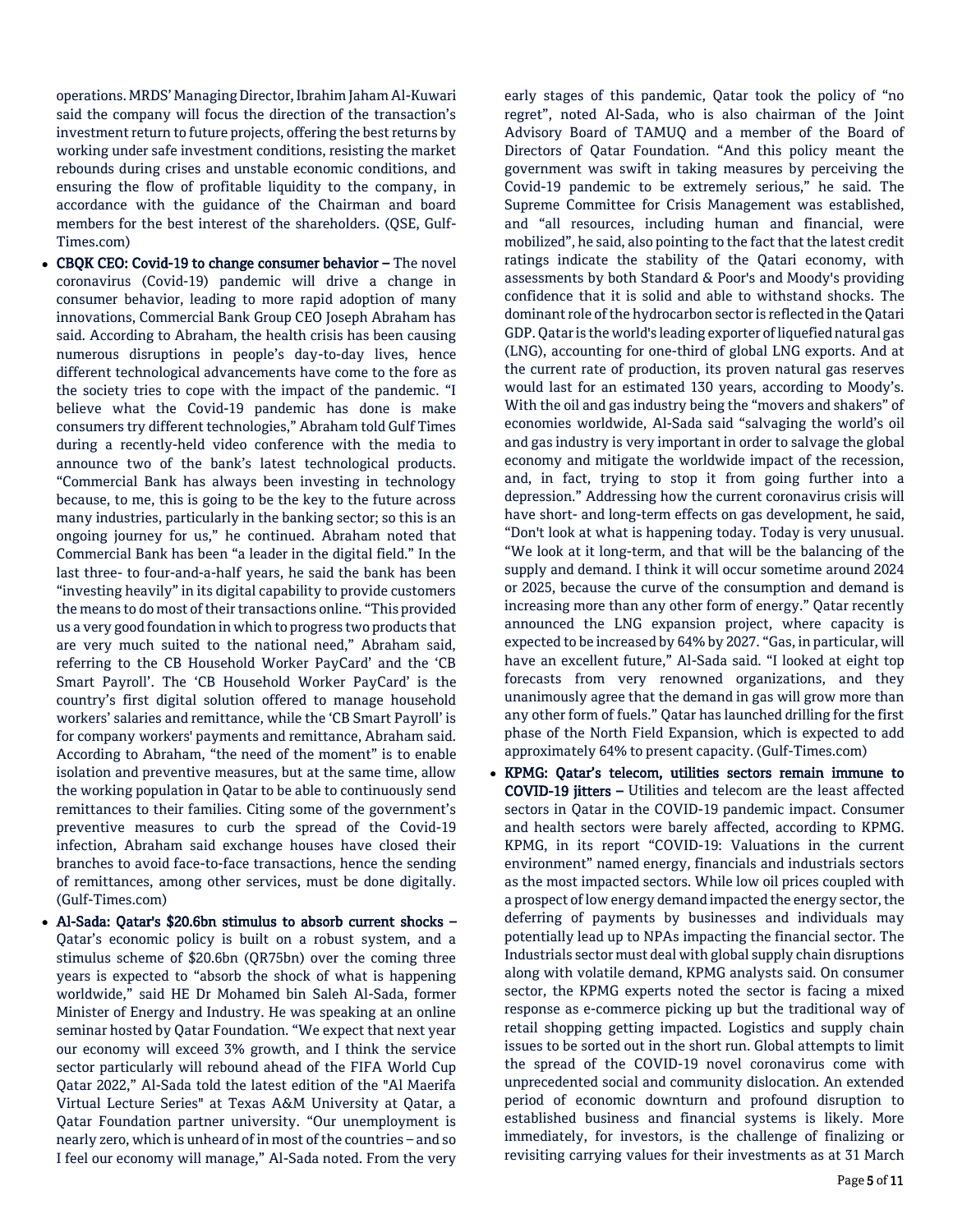2020, the KPMG report said. "At KPMG, we believe any adjustment to value should be assessed on an individual investment basis. To help you set or revisit your carrying values as at 31 March 2020, we have identified the top considerations for assessing the extent of the value impact on individual assets, as well as the implications for equity returns," Venkatesh Krishnaswamy, Partner, Head of Advisory, KPMG in Qatar said. "We expect a potential two to-four month broad "lock down" by the governments to arrest the spread of COVID-19. We are already seeing China starting to re-engage its factories, two months after its initial lock-down measures. From that point, there will be a period in which to return to previous activity levels or, in some sectors, to establish a new normal. The shape of this return, whether an optimistic "V" shape; a more realistic "U" shape or a more concerning "L" shape, will be a major contributor to the overall value impact on investments. It will also influence the timing of recovery in the equity markets in general," he said. The success of global governments' stimulus measures, designed to support industries and individuals in negotiating the downturn, will contribute to the speed of recovery. In Qatar, the government has announced a QR5bn (\$20.5bn) stimulus package to the private sector. However, though these measures may soften the immediate impact, the cost of funding them is likely to create a prolonged and longerterm drag on economic performance. (Peninsula Qatar)

- Qatari products play vital role in construction of Hamad Port's CT-2 – Made in Qatar products are playing vital role in the construction of second Container Terminal (CT-2) at the Hamad Port. Local companies are providing materials which are being used in the construction of the second Container Terminal, which is part of Hamad Port's expansion project. QTerminals, the terminal operating company set up to provide port services to Hamad Port, recently received steel 'racking' for the reefer containers stacks and cables from Qatari companies. "As part of QTerminals' continuous efforts to support Qatari companies, we are pleased to announce that we have received the steel "racking" for the reefer containers stacks for CT2 from Al Nasr Construction Dynamics, a Qatari based company," said QTerminals on its official twitter account. The second Container Terminal is expected to become operational this year. QTerminals has been awarded the design, develop and operation contract for the second container terminal. Last month QTerminal had received cables from a local company. "We are pleased to announce that the 36 reels of 12.7/22KV 3 x 300mm² MV cable (over 11kms) that were delivered to CT2 yesterday were manufactured in #Doha by Doha Cables," Qterminals had tweeted on March 31. "QTerminals is very proud to support Qatari companies manufacturing in Qatar, who can and do deliver materials to the highest quality," said QTerminals. QTerminals, in November 2018, had received approval to design, develop and operate second Container Terminal of Hamad Port. The second terminal, with berth length of 1,200 meters and a 17 meters draft alongside, will have annual capacity of 2mn TEUs (twenty-foot equivalent units). (Peninsula Qatar)
- Ezdan Real Estate continues sanitization drive in Wakra, Wukair villages – Ezdan Real Estate Company, in cooperation with Al Wakra Municipality, has continued its sanitization drive for residential complexes and all its affiliated facilities in the Al Wakra and Al Wukair, as part of its initiatives and efforts to limit

coronavirus (COVID-19) spread, and ramp up the protection for society. For his part, H E Sheikh Abdullah bin Thani bin Abdullah Al Thani, Vice Chairman of the Ezdan Holding Group, emphasized the keenness of all Ezdan Holding Group's subsidiaries to contribute constructively to serving the country, and stand next to everyone who lives in Qatar, in conformity with the wide-scale efforts led by the State of Qatar and the government headed by Amir H H Sheikh Tamim bin Hamad Al Thani. All these efforts are consolidated to confront this crisis, and to protect the lives of citizens and expatriates. "Every company belonging to Ezdan Holding Group has started from the early beginning to contain the virus outbreak and will not cease until this pandemic vanishes away," H E Sheikh Abdullah said, calling upon all people in society to commit to staying at homes, observe home-quarantine and social distancing so we can all be safe and secure. A specialist team and several workers at Ezdan Real Estate Company's maintenance department have participated in the sanitization drive at "Ezdan Oasis" project, which includes 8,769 housing units spanning over an area of one million square meters. Ezdan Real Estate has also launched an awareness campaign on its social media platforms to direct the public and its audience to adhere to the precautionary and preventive measures to control the virus outbreak. Ezdan Real Estate Company had launched earlier the sanitization drive that covered Ezdan Mall Al Wakra, and Ezdan Residential Villages (30, 31, 32), and will proceed to include all the villages in Al Wakra and Al Wukair. (Peninsula Qatar)

 Qatar participates in 111th Meeting of the GCC Financial and Economic Cooperation Committee – HE the Minister of Finance Ali Shareef Al-Emadi participated in the 111th Meeting of the GCC Financial and Economic Cooperation Committee, which was held online yesterday. During the meeting, measures taken by GCC governments to ensure the provision of financial requirements needed to limit the spread of Covid-19 were discussed. The committee also agreed on measures to enhance confidence in the respective economies and achieve financial sustainability, as well as on recommendations submitted by the GCC Committee of Governors of Monetary Institutions and Central Banks, the GCC Common Market Committee, the GCC Customs Union Committee and the IMF. (Gulf-Times.com)

# International

 World Bank tells G20: Pandemic threatens food security of poor nations – The poorest countries in the world face food insecurity and malnutrition due to the coronavirus pandemic, a drop in foreign exchange earnings, export restrictions and the breakdown of supply chains, a senior World Bank official said on Tuesday. The World Bank's Managing Director for development policy, Mari Pangestu underscored the need for global cooperation to avert food crises in the most vulnerable countries in remarks to an online meeting of agriculture ministers from the Group of 20 major economies. "Refrain from imposing export restrictions and avoid unnecessary import barriers and buildup of stocks," she said, adding that global grain production and stocks were at near all-time highs, making restrictions unnecessary. Pangestu told the ministers that concerted national actions, international cooperation and additional funding to shore up agricultural production could limit the risks of food insecurity and malnutrition. "The G20 accounts for a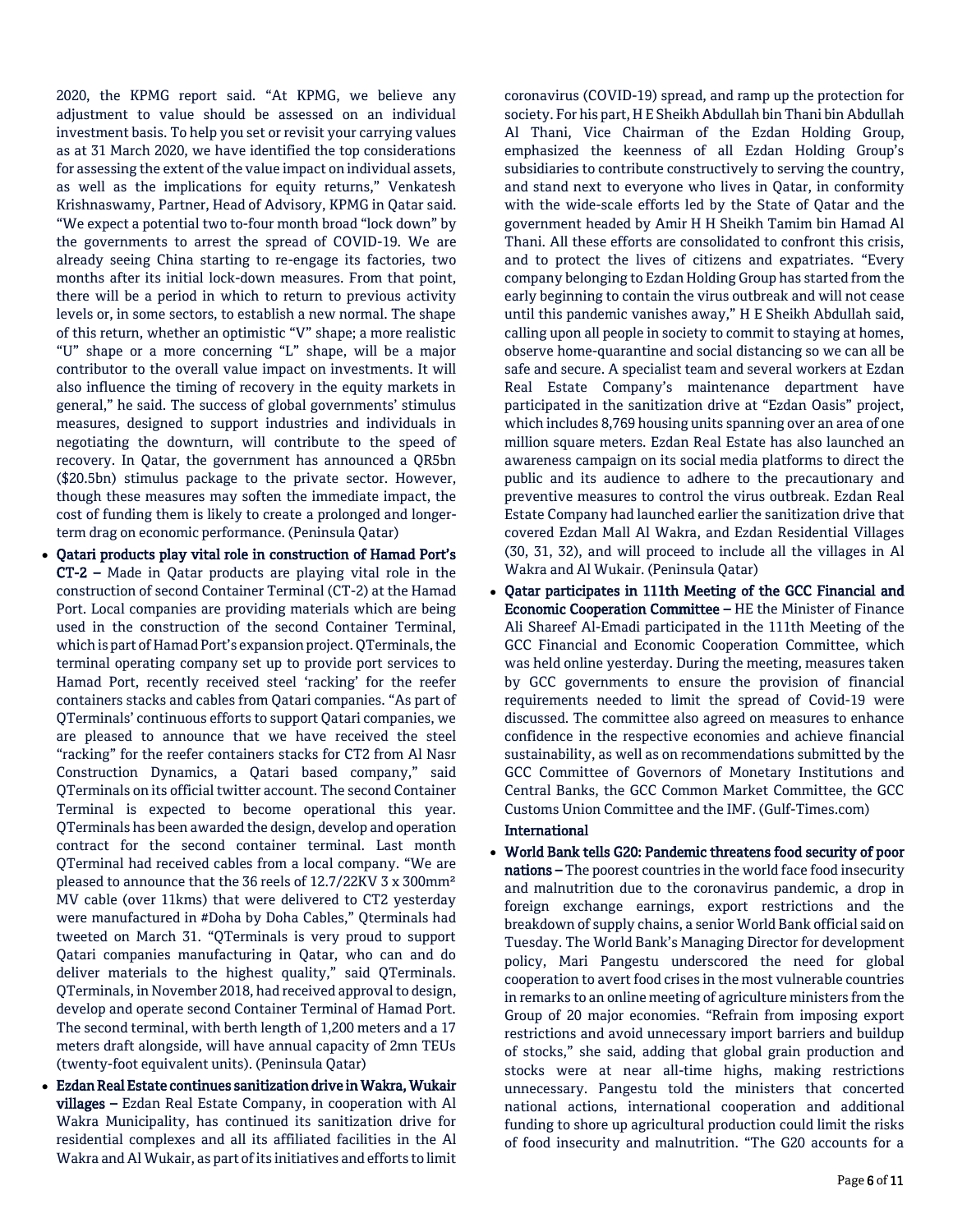large share of food trade and hence its actions will have significant global impact," she said, urging G20 countries to ensure that supply chains for food continue to flow and to prioritize food and food-supply logistics as essential. Food security emerged as a growing concern during last week's virtual meetings of the World Bank and the International Monetary Fund with finance ministers from around the world. In addition to the pandemic, which has triggered the deepest recession since the 1930s, the worst locust plague in decades is decimating millions of hectares of crops as it spreads across Africa, the Middle East, North Africa and South Asia. Locust swarms have infested 23 countries, according to World Bank data. They have torn through large swathes of food crops in the Horn of Africa, where more than 24mn people are already "food insecure" and 12mn people are internally displaced, the Bank said in a recent blog posting. The Food and Agriculture Organization of the United Nations estimates that 821mn people, or nearly 11% of the world population, are undernourished, the highest rate since 2011. Pangestu said the Bank, which is making \$160bn available to respond to the pandemic over the next 15 months, is working closely with countries and international partners to monitor food supplies, and how the loss of income is impacting people's ability to buy food. (Reuters)

- US home sales tumble as coronavirus keeps buyers indoors US home sales dropped by the most in nearly 4-1/2 years in March as extraordinary measures to control the spread of the novel coronavirus brought buyer traffic to a virtual standstill, with realtors and economists expecting a further deterioration in housing market activity through the second quarter. The slump in home resales reported by the National Association of Realtors (NAR) on Tuesday added to a pile of dismal March reports in illustrating the economic havoc from the coronavirus outbreak, which has thrown millions out of work. Existing home sales tumbled 8.5% to a seasonally adjusted annual rate of 5.27mn units last month. The percentage decline was the largest since November 2015. The data reflected contracts signed in February or even January, before measures to curb the spread of the virus paralyzed the economy. The NAR said it expected a steeper decline in sales in April and in the few months thereafter, derailing the normally busy spring selling season. Sales fell in all four regions last month. Economists polled by Reuters had forecast existing home sales would tumble 8.1% to a rate of 5.30mn units in March. Existing home sales, which make up about 90% of U.S. home sales, rose 0.8% on a YoY basis in March. (Reuters)
- ONS: UK employment growth slowed in March as COVID began to hit – The number of people in jobs in Britain grew more slowly in March than in February, official figures showed on Tuesday in an early sign of the impact of the coronavirus shutdown which is expected to hammer the jobs market. Growth in the number of people on companies' payrolls dropped to 0.8% in March from 1.1% in February, according to preliminary tax data that was released earlier than usual. "These experimental statistics show a softening picture in March, but cover the month as a whole including the period before the coronavirus restrictions were in place," David Freeman, a labor market statistician at the Office for National Statistics, said. Government budget forecasters last week said unemployment could rise as high as 10% with an extra 2mn people losing their jobs if a three-month lockdown was only

slowly lifted over the next three months. The ONS also reported a 12,100 monthly increase in the number of unemployment benefit claims for March, far below the median forecast of 172,500 in a Reuters poll of economists. The claims data is based on the situation on March 12, before much of the economy was shut down on March 23. The government ordered swathes of businesses to close to slow the spread of the coronavirus. It will meet 80% of the wages of staff who are put on leave, until the end of June if needed, in a bid to slow a rise in unemployment. Last week, the ONS said a quarter of British companies had temporarily closed by early April, and the remainder had on average put 20% of their staff on leave. (Reuters)

- Boris Johnson, feeling better, agrees with Trump on need to reopen economies – The US President Donald Trump and British Prime Minister Boris Johnson agreed on the need for a coordinated international response to the coronavirus pandemic, Downing Street and the White House said in separate statements on Tuesday. Johnson, who had been hospitalized after contracting COVID-19, the disease caused by the new coronavirus, also told Trump he "is feeling better and on the road to recovery," according to the White House statement on a telephone exchange between the two leaders. Trump and Johnson "reaffirmed their close cooperation through the G7 and G20 to reopen global economies and ensure medical care and supplies reach all those in need," the White House added. "The leaders committed to continue working together to strengthen our bilateral relationship, including by signing a free trade agreement as soon as possible," a Downing Street spokeswoman said. Britain left the European Union earlier this year and a deal with the United States is a key priority for Johnson's administration. (Reuters)
- EU edges toward proxy debt for virus recovery but no swift deal in sight - Squabbling European Union (EU) states are moving closer to agreeing to use their joint long-term budget to restart economic growth hit by the coronavirus pandemic but the bloc's summit on Thursday will defer any final decision on contentious details. Charles Michel, the chairman of the 27 national EU leaders, said in an invitation letter late on Tuesday that a Recovery Fund should be set up against the bloc's next budget for 2021-27 "as soon as possible". "I propose that we task the (EU executive) Commission to analyze the exact needs and come up with a proposal," Michel said. The European Commission, estimating that the outbreak may wipe as much as a tenth off the bloc's economic output, is trying to broker a recovery program that could be worth as much as 1.5tn Euros (\$1.6tn). Following the summit, which will take place via videolink from 1300 GMT, the Commission will present an updated draft of the budget on April 29, including the Recovery Fund that could raise cash against guarantees from member states. It would have to be approved by all 27 national capitals to take effect from next year, a tall order for the bloc at a time when coronavirus is bitterly testing its unity. The EU's fiscally conservative northern nations remain keen to keep a tight rein on spending and have repeatedly rejected calls from the ailing southern states for a joint debt sometimes known as "coronabonds" - to fund the recovery. (Reuters)
- BoJ warns of potential financial system risks triggered by pandemic - The coronavirus pandemic, if prolonged, could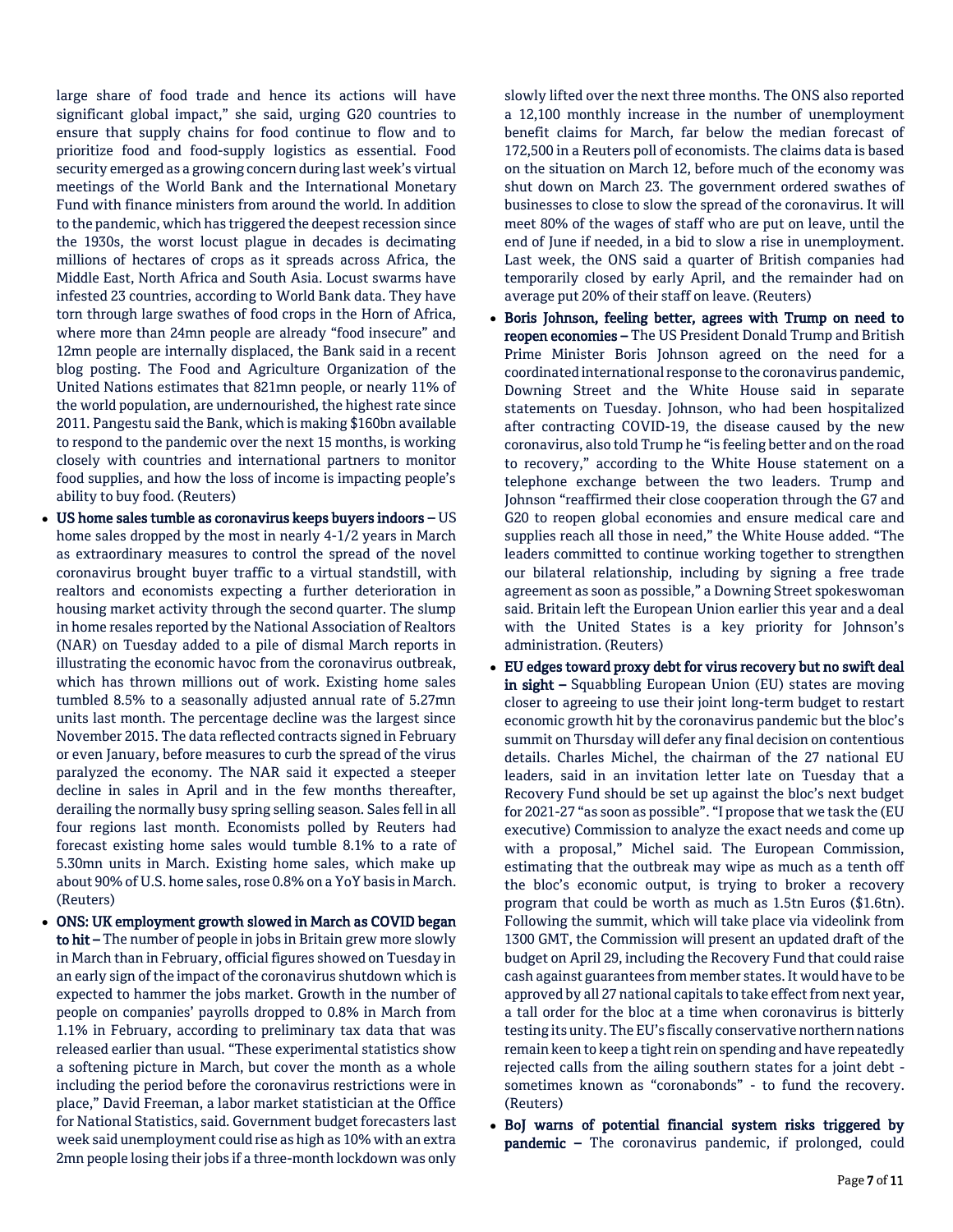trigger a negative feedback loop in which a worsening economy threatens to destabilize Japan's financial system, the Bank of Japan (BoJ) warned on Tuesday. Japanese financial institutions have increased lending to middle-risk borrowers, or companies with higher credit risk, in search of higher yields amid years of ultra-low interest rates, the BoJ said in a semi-annual report on the financial system. They have also increased high-risk overseas lending, such as those to energy firms hit by plunging oil prices, making their balance sheets vulnerable to global market volatility, it said. Such exposure to various risks is among factors the BoJ must take into account in scrutinizing Japan's banking sector, particularly because some of the loans could turn sour as the pandemic hurts the economy, the report said. "Japan's financial system is under strong stress but remains sound as a whole, with financial institutions providing necessary funds to support economic activity," the BoJ said. "If the economy suffers a prolonged and deep slump, however, that could trigger a full-fledged, banking-sector correction," it said. That may lead to a situation where a worsening economy hits borrowers and increases bad loans for banks, sapping their ability to boost lending - thereby aggravating the economic downturn, the BoJ said. (Reuters)

 Profits of China's state-owned firms fall 59.7% YoY in first quarter – Profits of China's state-owned firms plunged 59.7% in the first three months of 2020 from a year earlier to 329.16bn Yuan (\$46.46bn), the Finance Ministry said on Tuesday, as the coronavirus crisis ravaged the economy. (Reuters)

## Regional

- Some OPEC ministers discuss implementing agreed oil cuts immediately – Some OPEC ministers had a conference call on Tuesday to discuss the oil price rout and possible extra measures to support the market but it took place without the core Gulf nations, highlighting a growing split inside the organization. With demand collapsing due to the coronavirus crisis, the OPEC, along with Russia and others - known as OPEC+ - are due to start cutting supply by 9.7mn bpd on May 1. However, the record output cut has failed to stem the drop in oil prices. On Monday, US crude futures sank into negative territory for the first time in history, and on Tuesday Brent crude fell to \$18.10 a barrel, its lowest since December 2001. During the call, a number of OPEC ministers discussed implementing the agreed oil cuts straight away rather than starting on May 1, an OPEC source said. "We have proposed an immediate implementation of the deal and not to wait until May, and also to stop overproduction in April," the source said. OPEC members Algeria, which holds the OPEC presidency in 2020, Nigeria, Venezuela, and Iraq along with non-OPEC oil producers Kazakhstan and Azerbaijan were part of the call, the source said. Two other OPEC sources said OPEC's powerful Gulf oil producers Saudi Arabia, Kuwait and the UAE as well as Russia - the countries doing the bulk of the production cuts - did not take part. The informal talks ended without making any decision. The next full meeting of OPEC+ is in June. (Reuters)
- OPEC+ bid to save oil industry overwhelmed by demand crash The most ambitious bid to rescue the global oil industry ever seen has been swept aside by a brutal wave of demand destruction. Less than two weeks ago, the world's biggest oil producers – in a deal facilitated by US President, Donald Trump – agreed to slash output in the hope of defending energy markets

against the ravages of the coronavirus outbreak. Yet Monday's historic slump, in which crude prices fell below zero in the US, made the OPEC cartel and its partners painfully aware of the limits of their powers. Some nations in the group are desperately searching for any additional steps they might take to stem the rout, but they have few options. "The OPEC+ leadership is currently engaged in serious crisis management conversations," Head of commodity strategy at RBC Capital Markets, Helima Croft said. Yet "there is little that OPEC+ can do to arrest the demand collapse." Early Start Algeria, which holds the OPEC rotating presidency, has proposed bringing forward the supply  $cuts - due to begin on May 1 - to take effect immediately,$ according to three people familiar with the matter. But there was no sign that the move was backed by OPEC's key members or would even make much difference at this point. (Peninsula Qatar)

- BofA sees risk of credit events in Middle East if downturn sustained – Economies of the Middle East and North Africa (MENA) region are on track for a recession of 3.4% this year, followed by a "shallow recovery" with 3% GDP growth in 2021 because of low oil prices, Bank of America (BofA) Analyst, Jean-Michel Saliba said in a report. "Should the downturn be sustained, we see rising risk of credit events from weak, leveraged, regional entities (Oman, Bahrain, Dubai Inc.), major deficit monetization (Iraq, Lebanon), Foreign exchange pressure (Oman, Bahrain, Saudi Arabia, Iraq, Egypt) and the need for further or continuing engagement with the IMF (Oman, Lebanon, Egypt, Iraq, Jordan, Tunisia, Morocco). BofA expects Bahrain and systemic Dubai entities to benefit from support." (Bloomberg)
- Saudi says ready to take extra steps with OPEC+ to stabilize oil market – Saudi Arabia said on Tuesday it is monitoring oil markets and is ready to take extra measures to stabilize them along with OPEC+ allies and other oil producers, state news agency SPA reported citing a cabinet statement. The comments by the cabinet of the world's largest oil exporter came a day after US crude oil futures sank into negative territory for the first time in history as demand tumbled due to the coronavirus crisis. "The Kingdom is keen on achieving oil market stability and is committed with Russia to implement production cuts over the next couple of years," the cabinet statement said. OPEC and allied producers including Russia, a group known as OPEC+, have announced sweeping cuts in production, amounting to almost 10% of global supplies. However, with economies around the world virtually at a standstill due to coronavirus lockdowns, demand has dropped as much as 30%. Benchmark Brent and US oil futures for June delivery plunged to around two-decade lows on Tuesday. Brent for June delivery, known as the front-month contract after the May futures contract expired, fell to as low as \$18.10, its lowest since November 2001. US President, Donald Trump, who described the drop in the US front-month crude price as a short-term issue caused by a "financial squeeze", said on Tuesday his administration would consider halting imports of oil from Saudi Arabia, which spearheaded OPEC efforts to curb output. Trump said the oil industry was hurting from a lack of demand, as states have imposed stay-in-place restrictions to curb the spread of the coronavirus. (Reuters)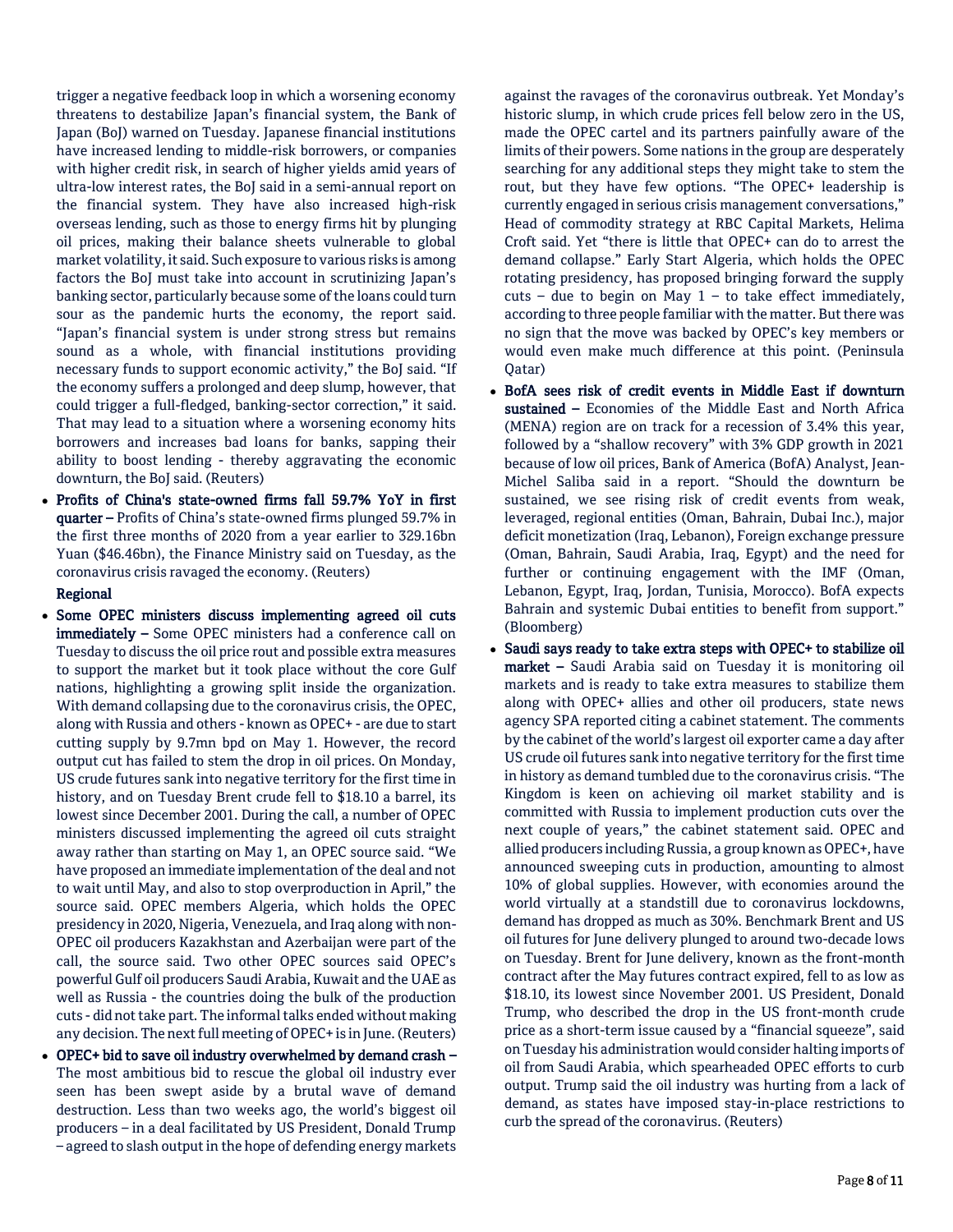- Saudi's ACWA said to plan to raise up to \$1bn in bonds Saudi Arabia's ACWA Power International plans to raise as much as \$1bn from an Islamic bond sale, according to sources. The company, which develops and operates power and water plants across the Middle East, Africa and Asia, is in talks with local banks about the potential deal that would be denominated in Saudi Riyals, the sources said. The funds would be used for general corporate purposes, they said. (Bloomberg)
- Saudi Electricity gets dividend waiver for PIF's 3.1bn shares -Saudi Electricity is not required to pay dividends for the Public Investment Fund's (PIF) 3.09bn shares in the state-controlled utility, according to a statement. Waiver is in line with achieving goals of restructuring the Kingdom's electricity sector and to ensure Saudi Electricity's financial and operational sustainability. Public Investment Fund's shares represent 74.31% of Saudi Electricity Company. (Bloomberg)
- Etihad Etisalat Company sees coronavirus lifting demand for some services - Etihad Etisalat Co., that returned to a quarterly profit, said demand for some of its services is growing amid the coronavirus pandemic. "There is a growth in our revenue," but at the same time there are some revenue streams that have been negatively affected by the virus, Chief Financial Officer, Khalid Abanami said. The company registered increased demand, especially among small- and medium-sized businesses, while the curfew imposed in the country in the past 35 days has limited customer access to services, he said. Fewer visitors to the Kingdom are also weighing on income. (Bloomberg)
- UAE extends VAT payment period The UAE tax authority said on Tuesday it was extending to May 28 the due date for payment of the value added tax (VAT) period ending March 31. The decision was made on an exceptional basis, the Federal Tax Authority said. Last week, the authority said it would extend the tax period for excise tax payments. (Reuters)
- Dubai real estate fund weighs debt options amid downturn Emirates REIT, a Dubai-based Shari'ah-compliant real estate investment trust, is considering buying back some of its roughly \$400mn in outstanding Islamic bonds to improve its balance sheet, three sources told Reuters. The idea is one of a number the company is considering in the face of the economic pressures caused by the coronavirus pandemic, which are weakening an already sluggish property market in Dubai. The company is also considering refinancing the Islamic bonds, or sukuk, two of the sources said, with one of them adding that talks with local banks had faltered partly because of their exposure to troubled hospital operator NMC Health, which is in restructuring talks with lenders. Emirates REIT Chief Executive, Sylvain Vieujot said a potential sukuk buyback was discussed briefly on a recent earnings call. "We think our Sukuk is at an attractive price at the moment, that's all we said," he told Reuters. The Sukuk, maturing in 2022, were trading at less than 60 cents on the dollar on Tuesday with a yield of 27.6%, against 6.1% at the end of 2019, Refinitiv data showed. They were issued in December 2017 with a 5.125% coupon. Emirates REIT had \$48.4mn in cash at the end of 2019, according to a statement on its website. Real estate investment firms across the region were already grappling with an oversupplied market and sluggish demand. Dubai real estate investment trust ENBD REIT, managed by the assetmanagement arm of Emirates NBD, Dubai's largest bank,

considered delisting earlier this year because of low trading liquidity and a large discount on its shares versus the net asset value of the fund. (Zawya)

- Bureau International des Expositions proposes one-year delay to Expo 2020 Dubai over virus – The awarding body for the World Expo will propose a delay of one year to Dubai's 2020 showcase because of the global coronavirus pandemic. The Paris-based Bureau International des Expositions said on Tuesday that it will ask its member states to vote on the proposal. Dubai's Expo organizers last month requested it study delaying the start by a year to October 2021. (Bloomberg)
- Abu Dhabi to cut May term oil sales for all grades by 5%-15% Abu Dhabi's ADNOC will cut May crude oil nominations to term buyers by 5%-15%, in-line with the recent OPEC+ pact and as directed by the UAE government, sources said. Umm Lulu and Das supplies will be reduced by 5%. Murban and Upper Zakum supplies will be reduced by 15%. (Bloomberg)
- Dana Gas to use Egypt sale funds to pay debt if deal goes ahead – Dana Gas plans to use proceeds from the sale of its Egyptian assets to pay the outstanding \$397mn of its Sukuk maturing in October should the deal go ahead. The Sharjah based energy producer will use its cash position to make up any shortfall in payments, according to Chief Executive Officer, Patrick Allman-Ward's address to Tuesday's shareholders meeting. The planned speech was posted on the company's website. "In case the sale does not proceed, we are already exploring different mechanisms to raise money to pay the Sukuk," he said. (Bloomberg)
- Ajman Bank gets shareholder's approval for \$150mn sukuk issuance – Ajman Bank's shareholders approved the issuance of \$150mn Tier 1 Sukuk (not- convertible to shares) at the bank's annual general meeting (AGM). Shareholders authorized the board of directors to determine the date of issuance, after obtaining the approvals required from the relevant regulatory authorities, the bank said. (Zawya)
- CBK offers KD240mn bonds, tawarruq The Central Bank of Kuwait (CBK) offered bonds and related tawarruq at a total value of KD240mn, with a 1.250% rate of return. The bonds carry a three-month maturity period, according to official data by the CBK. Bonds and related tawarruq are local bonds offered by the CBK to the banks working in the Kuwaiti financial sector to regulate the market's liquidity. (Zawya)
- CBK: Kuwaiti banks to provide SMEs with financing at 2.5% interest – Central Bank of Kuwait (CBK) said on Tuesday that banks must provide qualifying small and medium enterprises (SMEs) affected by the coronavirus outbreak with financing at a maximum 2.5% interest rate. Kuwait's National Fund for Small and Medium Enterprise Development will provide 80% of the SMEs' funding needs at no interest for up to three years, while banks will finance 20% and the state will support companies in paying the up to 2.5% interest for three years. (Reuters)
- Alizz Islamic Bank to become subsidiary of OAB Oman International Development and Investment Company (OMINVEST) has said that Alizz Islamic Bank will become a fully-owned Islamic banking subsidiary of OAB and converted into an SAOC. In a filing to MSM, it added that the assets and liabilities of Al Yusr Islamic Window of OAB will be transferred to AIB SOAC. The OAB will be converted into SAOG. The statement said that OAB has received regulatory approval on the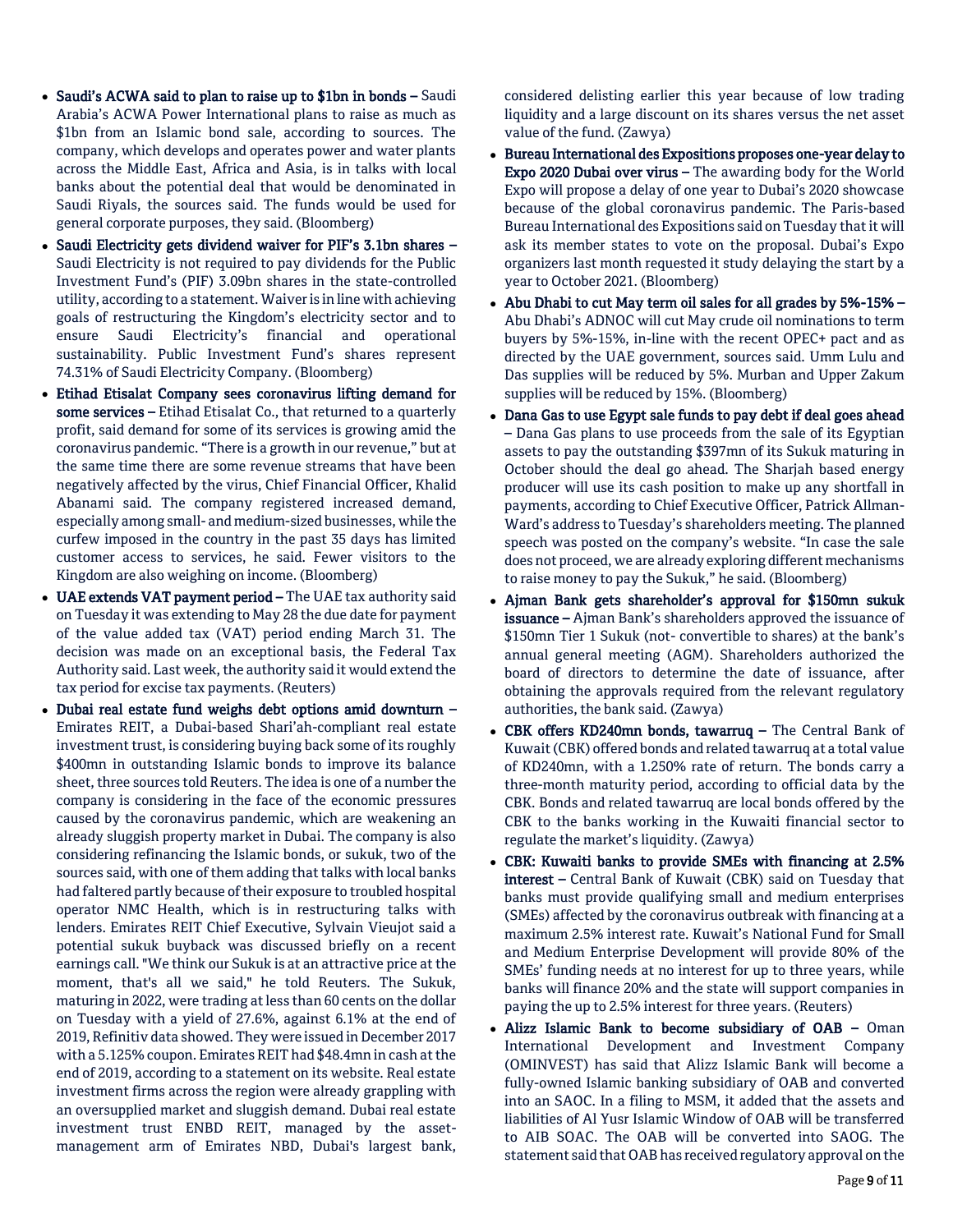imposed transaction from the Central Bank of Oman and is in the process of obtaining further regulatory approvals from the Capital Market Authority and the regulatory bodies. (Zawya)

- BKSB's net profit falls 39.2% YoY to OMR6.2mn in 1Q2020 Sohar International Bank (BKSB) recorded net profit of OMR6.2mn in 1Q2020, registering decrease of 39.2% YoY. Operating income fell 9.4% YoY to OMR23.1mn in 1Q2020. Operating profit fell 10.9% YoY to OMR12.3mn in 1Q2020. Total assets stood at OMR3.4bn at the end of March 31, 2020 as compared to OMR3.1bn at the end of March 31, 2019. Net loans and advances stood at OMR2.5bn (+5.3% YoY), while customers deposits stood at OMR2.1bn (+17.2% YoY) at the end of March 31, 2020. (MSM)
- Bahrain sells BHD100mn 364-day bills; bid-cover at 1.01x -Bahrain sold BHD100mn of 364 -day bills due on April 22, 2021. Investors offered to buy 1.01 times the amount of securities sold. The bills were sold at a price of 97.184, having a yield of 2.87% and will settle on April 23, 2020. (Bloomberg
- S&P downgrades KIPCO's global scale ratings to 'BB+/B' and regional scale rating to 'gcA' with 'Negative' outlook – S&P Global Ratings (S&P) downgrades Kuwait Projects Company Holding's (KIPCO) global scale ratings on KIPCO to 'BB+/B', and regional scale rating to 'gcA' with 'Negative' outlook. The 'Negative' outlook reflects S&P's view of significant pressures on the company's LTV and portfolio credit quality, as well as uncertainty about its liquidation of assets and the capital injection. S&P lowered the ratings because KIPCO has seen its LTV ratio deteriorate sharply and we see as uncertain that it will be able to sell a partial stake in OSN. Its key listed assets' prices have depreciated during the equity market sell -off. Moreover, S&P has increased our haircuts on OSN and UGH, because we have concerns on the valuation of these two assets given their financial performance, and this creates further pressure on KIPCO's LTV ratio. KIPCO's management continues to pursue a partial stake sale in OSN to a new strategic partner, potentially selling other assets, and obtaining an additional cash injection from the key shareholder AFH if the OSN stake sale is delayed. KIPCO's LTV ratio has increased well above our previous expectations and company's stated financial policy. We expect KIPCO to report a ratio of 38.3% as of March 31, 2020, which has worsened from an expected 32.8% at year -end 2019. Our adjusted LTV ratio for KIPCO is now significantly above 45% on the back of: (i) The global sell -off of equities and the negative impact on the valuation of KIPCO's listed assets in Kuwait, (ii) S&P increased haircuts on valuation of KIPCO's two key assets, OSN and UGH, based on their weak performance. This is well above the 30% threshold that is commensurate with S&P's previous assessment of KIPCO's financial risk profile as intermediate, and as a result, we now view KIPCO's financial risk as significant. (S&P)